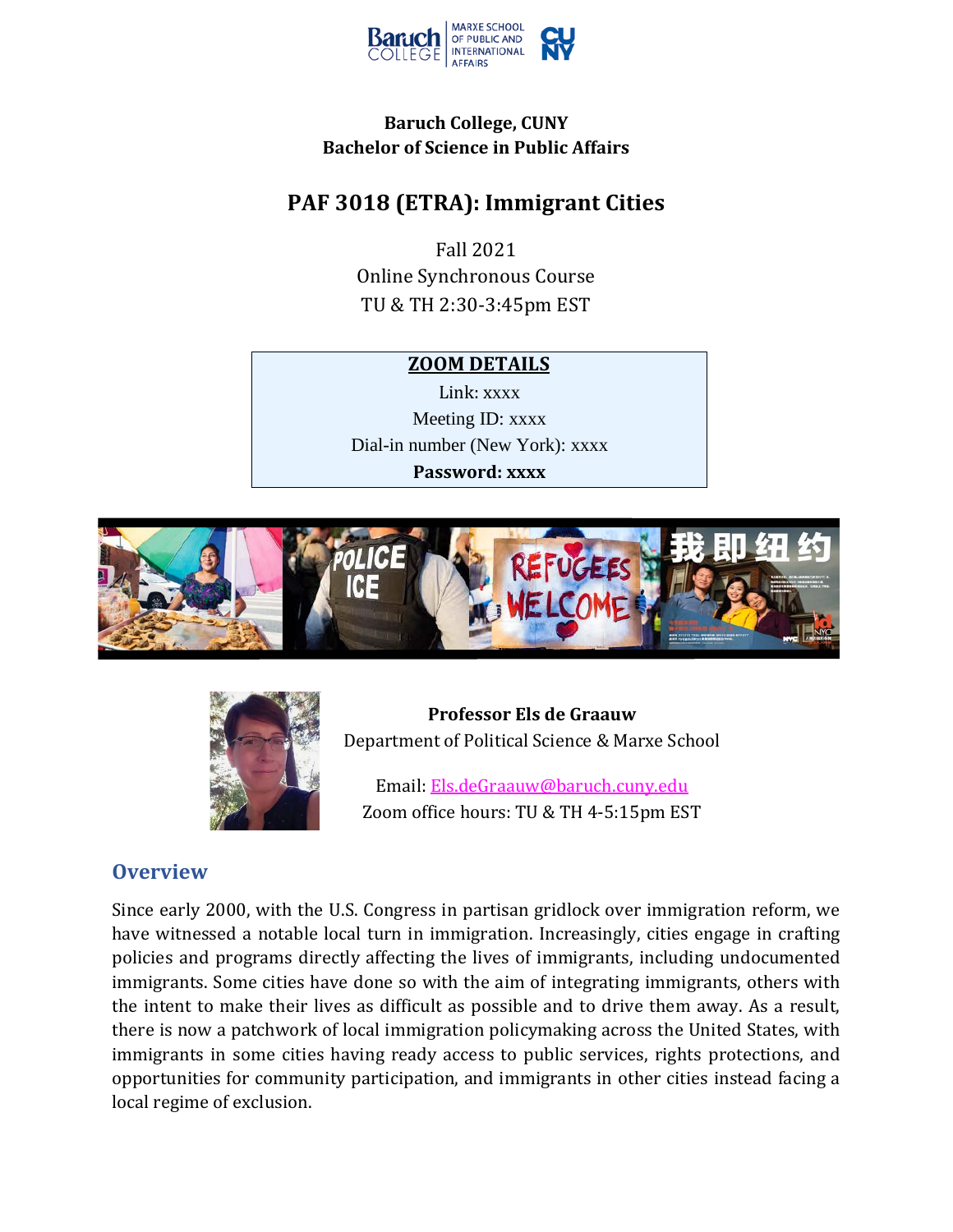

This seminar provides an overview of the contemporary politics and policies of immigration and immigrant integration in U.S. cities. It situates cities' growing activism on immigrant issues in the U.S. federalist system, where the power to regulate immigration rests squarely with the federal government but states have become more active on immigrant issues as well. It examines the role of various governmental and nongovernmental actors in enacting and implementing city policies affecting immigrant communities, including elected officials, city agencies, and assorted civil society organizations. Finally, this course examines a range of city policies focused on immigrant communities, including those addressing language access, municipal ID cards, labor rights, noncitizen voting and civic engagement, access to health care, policing, and refugee resettlement.

# **Learning Objectives**

The successful student will learn to:

- Communicate ideas effectively and persuasively in written and spoken formats.
- Conduct empirical research on immigration and/or immigrant integration dynamics in a U.S. city using assorted primary and secondary sources.
- Examine how the U.S. federal system of government creates both opportunities and constraints for city policymaking on immigrant issues.
- Describe and analyze the role of city council, the mayor, city agencies, and various civil society organizations in the development and implementation of immigration and immigrant integration policies in U.S. cities.
- Explain the role of local political, demographic, and civic context in shaping city policies affecting immigrant communities.
- Describe and explain how immigrant issues are addressed in a range of city policymaking arenas.

## **Course Materials & Course Blackboard Site**

The course has a website posted on Blackboard, the college's on-line course management system that will play an important role in the course. To access Blackboard, you must login via the [BCTC Blackboard website.](https://www.baruch.cuny.edu/bctc/blackboard/) If at any point during the semester you experience any trouble with Blackboard, contact the [Baruch Helpdesk](https://www.baruch.cuny.edu/bctc/helpdesk/) at 646-312-1010 or [helpdesk@baruch.cuny.edu.](mailto:helpdesk@baruch.cuny.edu)

On Blackboard, you will find all the materials you need in this class. They include the following folders:

- Updates regarding the course schedule and relevant due dates ("Announcements")
- A copy of the syllabus ("Syllabus")
- Required reading materials ("Reading Materials")
- Links to multimedia pieces listed on the syllabus ("Multimedia")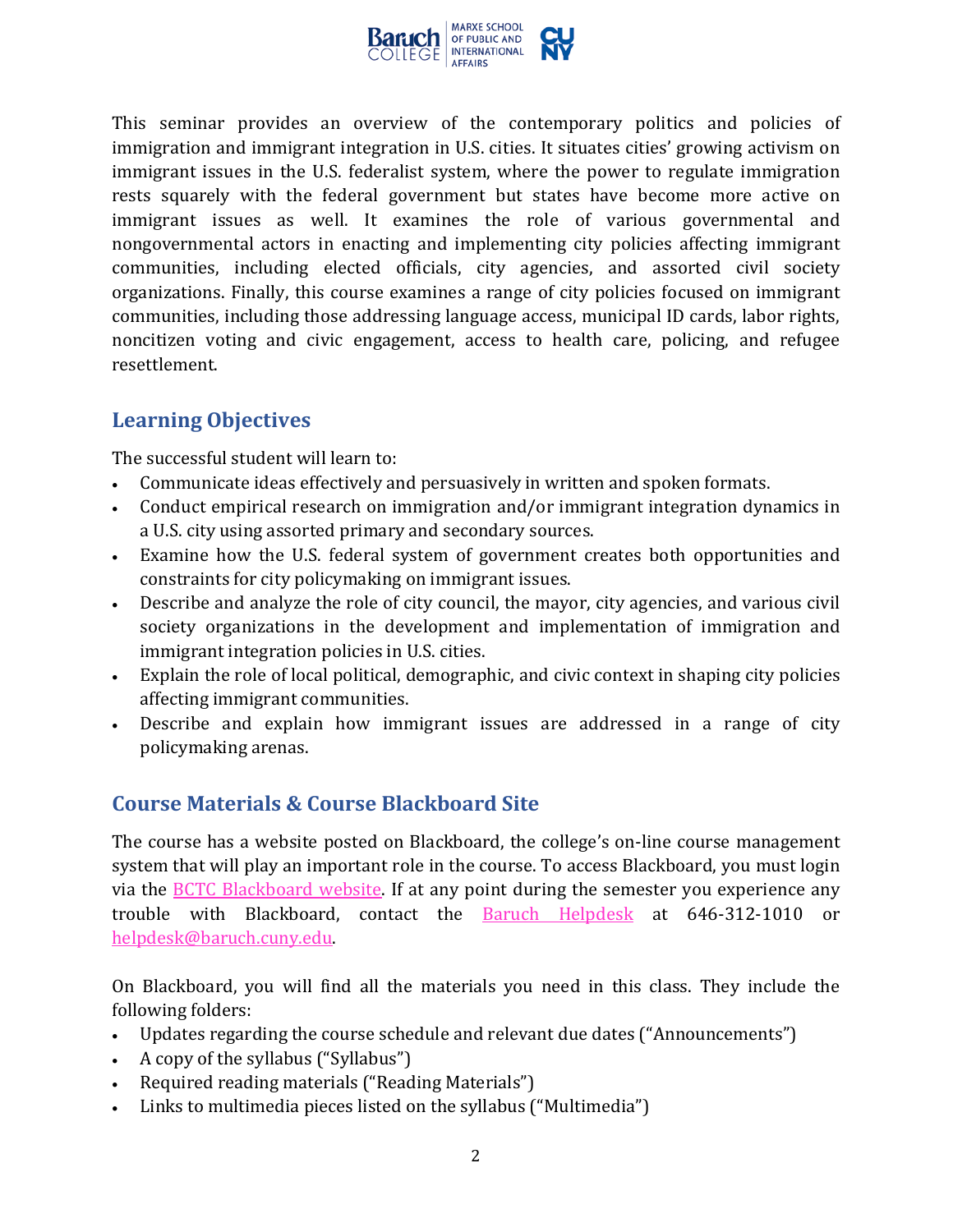

- Materials related to the research project assignment ("Research Project")
- Classmates' posted assignments ("Discussion Board")
- PowerPoint slides and handouts, if and when I use them in class ("Handouts")
- Grades for various assignments ("Grade Center")

# **Grading & Requirements**

Your course grade will be based on the following:

|                                      | <b>Due Date</b>     | Percentage |
|--------------------------------------|---------------------|------------|
| <b>Participation (30% total):</b>    |                     |            |
| Participation in class discussions   | Ongoing             | 15%        |
| Reading presentation                 | Varies by student   | 10%        |
| • Office hours check-in              | Ongoing             | 5%         |
| Research project (70% total):        |                     |            |
| Research memo #1                     | TH 9/23 & TU 9/28   | 10%        |
| Research memo #2                     | TH 10/7 & TU 10/12  | 10%        |
| • Research memo $#3$                 | TH 10/21 & TU 10/26 | 10%        |
| Research paper proposal<br>$\bullet$ | TH 11/4 & TU 11/9   | 10%        |
| Research paper outline<br>$\bullet$  | TH 11/18            | 10%        |
| Final research paper                 | TH 12/16            | 20%        |

I expect all of you to do well in this course, but I assign grades as follows. Do not expect an "A" grade unless you complete *consistently* excellent work.

| A            | <i>Excellent work</i> . Shows near perfect understanding and excellent analysis of the<br>course materials, as well as originality and analytical rigor in research and<br>writing. Student consistently participates in class discussions.                                                                    |
|--------------|----------------------------------------------------------------------------------------------------------------------------------------------------------------------------------------------------------------------------------------------------------------------------------------------------------------|
| <sub>B</sub> | <i>Good, competent work</i> . Shows a strong grasp of the course materials, as well as<br>some analytical rigor, but there are some errors. Not the most original or thought-<br>provoking work. Student regularly participates in class discussions.                                                          |
| $\mathbf{C}$ | <i>Average work</i> . Serious errors or misunderstanding of the course materials and<br>limited analysis of the course materials. Hard to discern what the student is<br>arguing or trying to say in the writing assignments. Student occasionally<br>participates in class discussions.                       |
| D            | <b>Poor work.</b> The student appears to have made little effort and produces below<br>average work. Very serious errors or misunderstanding of the course materials.<br>Unclear what the student is arguing or trying to say in the writing assignments.<br>Student is largely absent from class discussions. |
| F            | <i>Unacceptable or no work</i> . The student either did not turn in work or what was                                                                                                                                                                                                                           |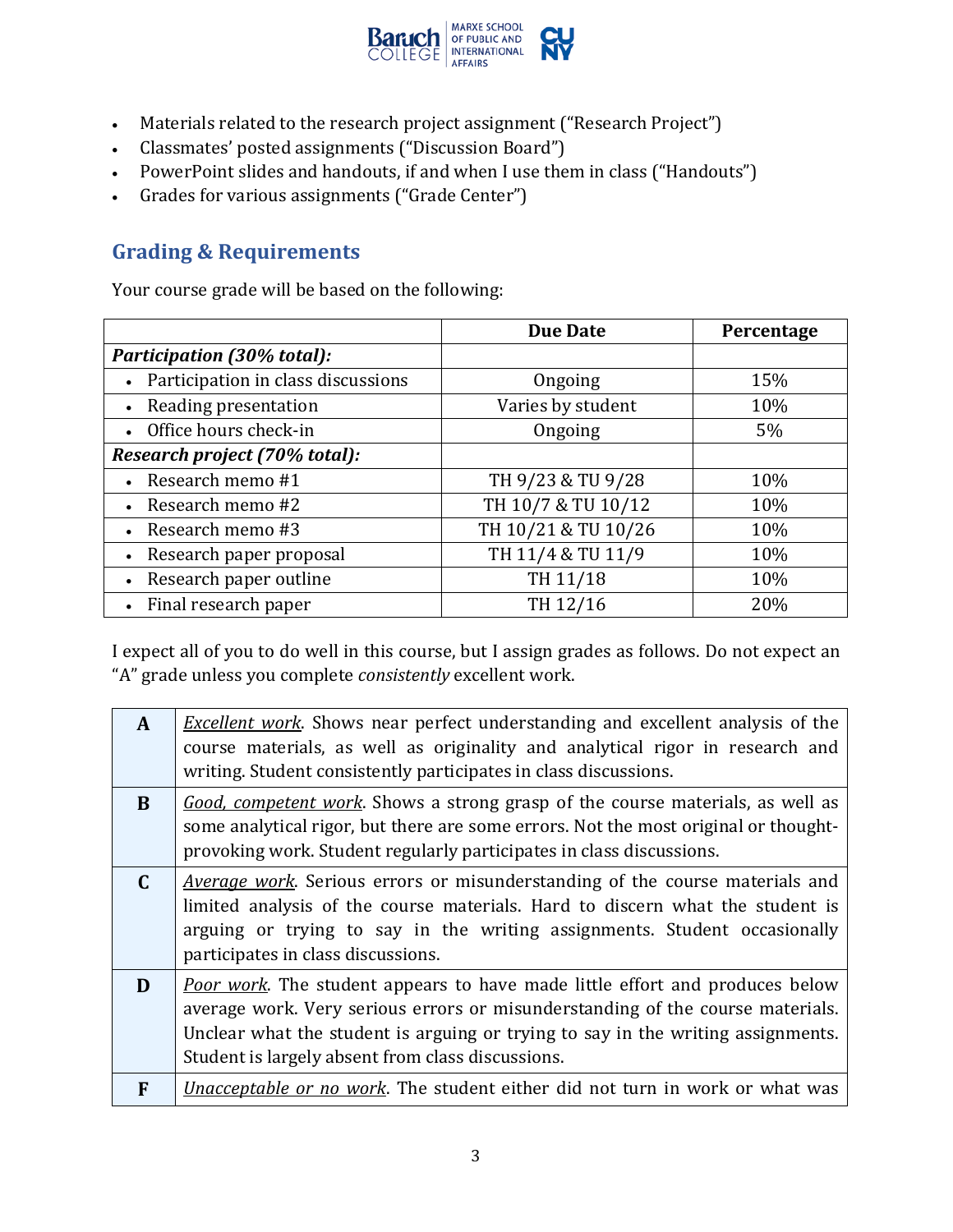

turned in showed no effort to keep up with the course materials. Student does not participate in class discussions.

#### *Participation (30% Total)*

Participation in class activities is an important aspect of this course, and you will be graded on the following:

- Participation in class discussions (15%): students are expected to attend every class, complete the required readings, think about the discussion questions posted on Blackboard *before* coming to class, and contribute to seminar discussions. Everyone should join the discussions, even those who are naturally shy. The quality of your comments, whether oral or written (e.g., via Zoom chat or Google Docs used during class), is more important than the quantity.
- Reading presentation  $(10\%)$ : at one point in the semester, each student will summarize and present one assigned course reading to the class and develop one or two discussion questions for other students to consider during class discussion. More instructions will follow.
- Office Hours Check-In (5%): to allow me to get to know you better, you each need to check in with me during my weekly office hours (TU and TH 4-5:15pm EST) *at least once this semester*. Only if you cannot make these weekly office hours will I schedule a virtual meeting on another day/time that works for you and me, *though I do not hold office hours after 7pm EST or on the weekend*. See ["Questions and Getting Help"](#page-5-0) below for more information on how you can sign up for office hours. *Check in with me simply to say hello, ask questions about the course materials, discuss your research project or reading presentation, talk about your plans for a possible Political Science honors thesis or your plans for after graduation, etc. You can talk about whatever you like.*

### *Research Project (70% Total)*

At the end of the semester, every student will complete a 15-page double-spaced research paper on how one U.S. city has dealt with a particular immigrant issue since 2000. We will proceed in several steps:

• Research memo #1 (10%): using U.S. Census data, you will sketch a demographic profile of *immigrants* in one of the following five cities: Atlanta (GA), Detroit (MI), Houston (TX), San Francisco (CA), or New York City (NY). Who are the immigrants in the city? What are their characteristics? How do they compare to native-born city residents on important demographic indicators? What questions do these data raise about the needs that immigrants have and/or how these might be addressed in the city governmental process? You will report your findings in a 4-page double-spaced memo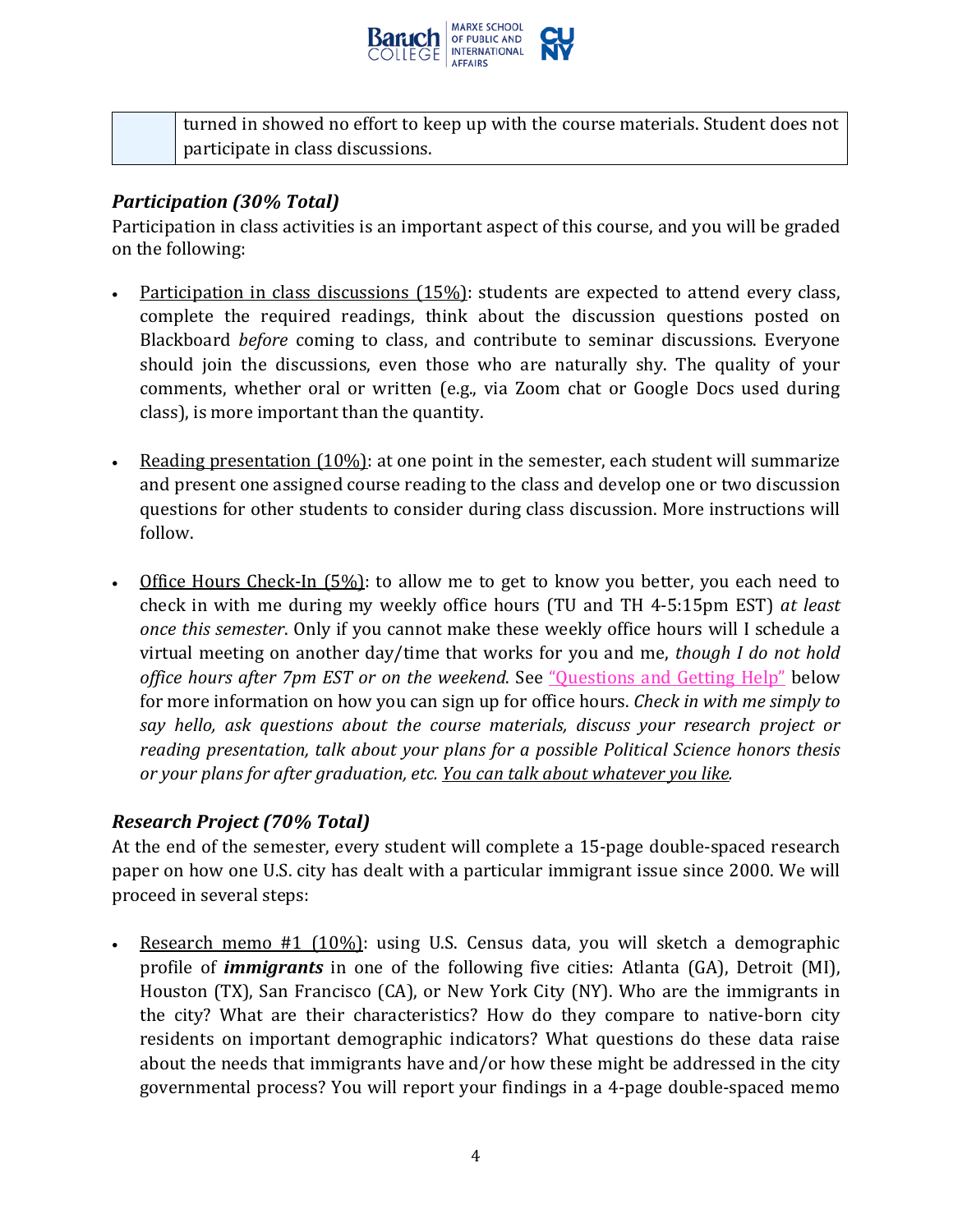

that includes at least 2 tables, graphs, or charts that summarize your findings. More detailed instructions will follow.

- Research memo #2 (10%): using online research, you will provide an overview of one or more *city government actors* (e.g., mayor, city council members, city agencies, and/or local political parties) that have been active on immigrant issues in the same city you reported on for memo #1. Who are these actors? What interest do they have in immigrant issues? How and to what end have they sought to address these issues in the city policymaking process? What questions does your research raise about the role of these city government actors in either advancing or stifling immigrant rights or immigrant integration? You will report your findings in a 3-page double-spaced memo. More detailed instructions will follow.
- Research memo #3 (10%): using online research, you will provide an overview of one or more *city civil society actors* (e.g., immigrant rights organizations, labor unions, faith-based institutions, philanthropic organizations, and/or local media outlets) that have been active on immigrant issues in the same city you reported on for memo #1. Who are these actors? What interest do they have in immigrant issues? How and to what end have they sought to address these issues in the city policymaking process? What questions does your research raise about the role of these city civil society actors in either advancing or stifling immigrant rights or immigrant integration? You will report your findings in a 3-page double-spaced memo. More detailed instructions will follow.
- Paper proposal (10%): now that you have a basic understanding of who the immigrants in your city are, as well as who are key city government and civil society actors active on immigrant issues in that city, you need to develop a *specific research paper topic*. Your proposal should be 3 double-spaced pages and include: (a) brief description of the specific topic, (b) your reason for choosing this topic and objective in writing this paper, (c) your research question(s) as well as the research procedures and data you plan to use in your paper, (d) a list of 6-10 scholarly sources (i.e., journal articles, books and/or book chapters, policy reports, government documents, documentaries, newspaper articles) that you plan to use, and (e) issues that you may be struggling with and want my feedback on. More detailed instructions will follow.
- Paper outline (10%):): next, you need to develop an *outline of your paper*. Your outline should be 4 double-spaced pages and outline key sections of your paper: (a) introduction, (b) research procedures, (c) findings, and (d) conclusion. If relevant, also briefly discuss issues that you may be struggling with and want my feedback on. More detailed instructions will follow.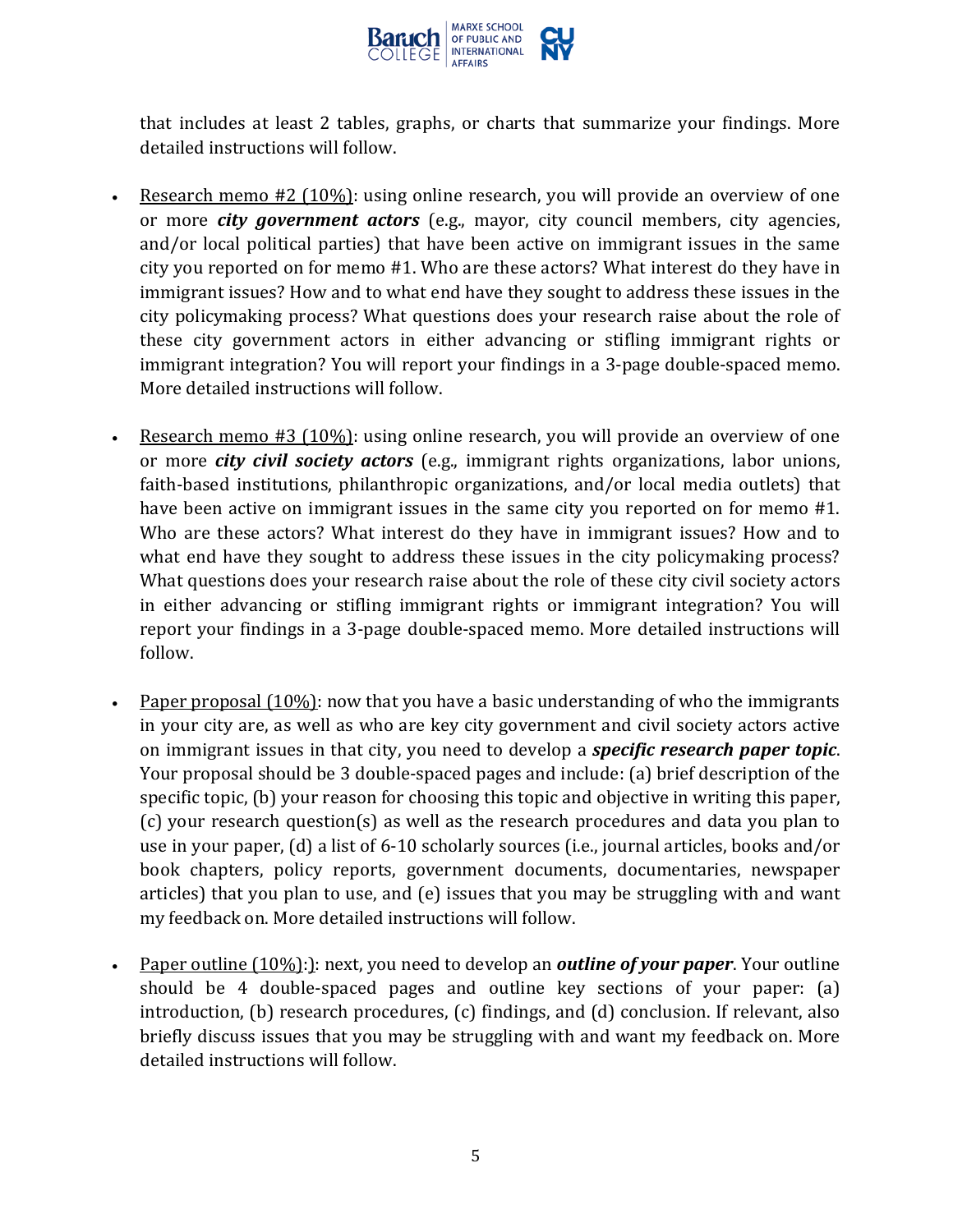

• Final research paper (20%): the final step is to write a *coherent research paper, 15 double-spaced pages* long (including references). The paper is due at the end of the semester. More detailed instructions will follow.

### *Late Policy*

- Given the scaffolded nature of your research project, it is important that you submit your work on time. That way, I can provide timely feedback that you can incorporate moving forward. To stay on track, take note of different deadlines and plan your schedule accordingly; also, consult with me during office hours if you need help to complete assignments on time. *Late assignments will be marked down*.
- I may provide short extensions on due dates only when a student contacts me via email ahead of the deadline and offers a reasonable explanation for why they need an extension.

# **Class Policies**

### <span id="page-5-0"></span>*Questions and Getting Help*

I welcome your questions anytime. There two ways you can get in touch with me:

- Email: you can email me with questions about the syllabus or particular course content as well as questions regarding your progress in the course. *I strive to respond within 48 hours*.
- Office hours: I hold virtual office hours through Zoom every week, on TU and TH from 4-5:15pm EST, starting TU 8/31. Please use this time to consult with me about your research project and reading presentation or to ask any other questions about the course materials or your grades. *I hold office hours to help you succeed in this course; use them to your advantage and get feedback from me before an assignment is due. All students need to check in with me during office hours at least once this semester.*

Students need to sign up for one or more 15-minute slots via this Calendly website to speak with me (if you signed up and cannot make a meeting, be sure to cancel your appointment so the slot can be made available to others). Use the regular course  $Zoom$ link for office hours (password: xxxx).

### *Zoom Etiquette*

To ensure a successful Zoom seminar meeting and engage in a productive learning environment, please keep the following "do's and don'ts" in mind:

Do's

- Be on time to class. Communicate with me via email if you will be late or if you lose your connection during class.
- If you are scheduled to present a reading, log in a few minutes early to make sure all is set to share your screen.
- Make sure your full name shows up in your Zoom window.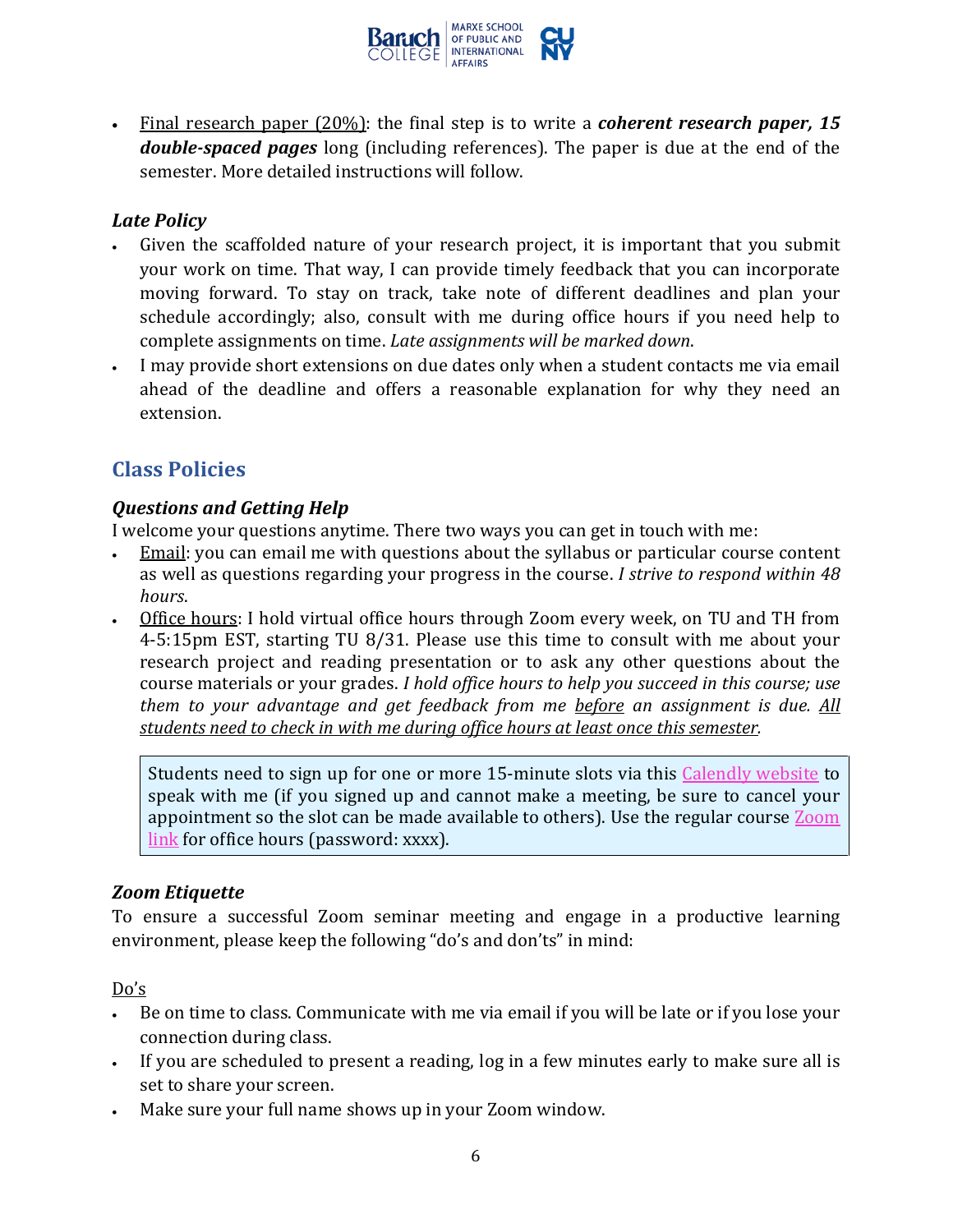

- Be aware of your background, such a lighting and noise.
- Mute yourself when you are not talking.
- Use the Zoom functions to communicate as needed, such as chat and raise hand.
- Please have your camera on, if possible, and use an appropriate Zoom background if you wish.
- Turn off/silence cell phone and close other windows on your computer to minimize distractions.

#### Don'ts

- Take screenshots, cell phone pictures, or otherwise record the meeting, your classmates, or your professor without express permission to do so.
- Change your name or change your Zoom background during the meeting.
- Sit in front of a window or bright light; this will make your face too dark to see.
- Engage in texting, social media, or other distractions while in class.
- Eat during class.

### *Email Etiquette*

When you email me, use the following email etiquette instructions; failure to do so may cause delay in my response to your email:

- Subject: in the subject line of the email include "PAF 3018" and the specific subject that you are emailing me about.
- Salutation: include a proper salutation at the beginning of your email (not just "hey"), and please address me as "Professor de Graauw."
- Sign your name: include your full name at the bottom of the email.

## *Student Responsibility to Reach Out*

*I want everyone to succeed in this class.* To that end, I expect all of you to act as responsible adults and communicate with me if something is going on in your life that affects your school performance. If you have trouble comprehending the course materials, contact me. If you are struggling with personal issues that affect your school work (such as prolonged illness), let me know and contact me *before* an assignment is due. If I send you an email about the fact that you are not participating in class discussions, do not ignore my email. I have many students and especially in an online course it can be difficult for me to identify those students who might need a little extra help or accommodation. Don't wait to ask for assistance until it is too late. *I'm here to help.*

### *Academic Integrity*

Plagiarism and cheating—such as copying work (including materials published in books, journals, and newspapers as well as those published on the Internet) in your assignments without proper citation or having your work done by someone else—will absolutely *not* be tolerated. Penalties for plagiarism vary, but very serious cases of plagiarism can result in a student getting a failing grade for the course. In addition, I am required by Baruch College to submit a report of suspected academic dishonesty to the Dean of Students Office. This report becomes part of your permanent file, and you may be expelled from Baruch. For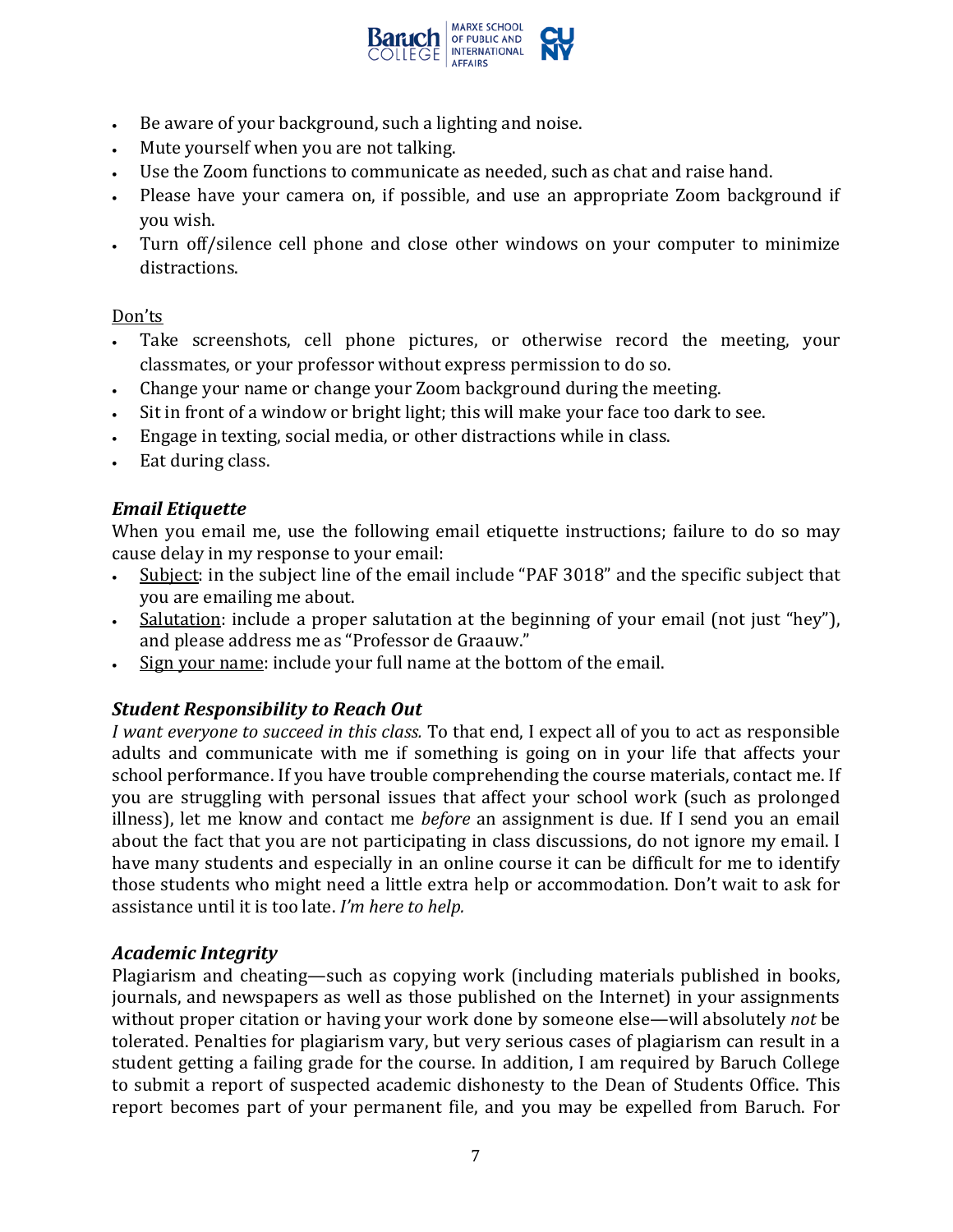

details on what constitutes academic dishonesty—including cheating and plagiarism, see this [Baruch website.](https://www.baruch.cuny.edu/academic/academic_honesty.html) If questions remain, ask me. *Ignorance is not an acceptable excuse.*

#### *Diversity and Respect for Others*

In this class, I want us all to be respectful of each other and strive to express our thoughts in a way that is inclusive and mindful of other points of view, identities, and lived experiences. In this class:

- We value the opinions and input of everyone, regardless of their ethnic, racial, national origin, or religious background.
- Undocumented students have every right to safety and a quality education as their documented peers.
- We respect women as much as men.
- We respect LGBTQIA+ (lesbian, gay, bisexual, transgender/sexual, queer/questioning, intersex, asexual, nonbinary +) students as much as straight students.
- When and where needed, we accommodate veterans, active duty military personnel, new parents, and individuals with disabilities so they, too, can succeed in this class.

Students who experience discriminatory or other inappropriate behavior at Baruch—by either other students, faculty, or staff—should contact the **Dean of Students Office and/or** [Baruch's Office of Diversity, Compliance, and Equity Initiatives.](https://president.baruch.cuny.edu/office-of-diversity/)

#### *Students with Disabilities*

It is Baruch College's policy to provide reasonable accommodations to students with disabilities. Students, however, are responsible for registering with the Student Disability Services Office, in addition to making requests for accommodations known to me in a timely manner. If you require accommodations in this course, please email me as soon as possible. For more information, contact the [Student Disability Services Office](https://studentaffairs.baruch.cuny.edu/student-disability-services/) at [disability.services@baruch.cuny.edu.](mailto:disability.services@baruch.cuny.edu)

#### *Writing Support*

Students who want or need to improve their writing skills should take advantage of the free services that the Baruch College Writing Center offers that include one-to-one consultations, workshops, peer review groups, written feedback, and online resources. For more information about how to make an appointment and how to prepare for a session with one of the Center's writing consultants, see the [Writing Center website;](https://writingcenter.baruch.cuny.edu/) they can be contacted at [writing.center@baruch.cuny.edu.](mailto:writing.center@baruch.cuny.edu)

#### *Campus Intervention Team*

The [Campus Intervention Team \(CIT\)](https://studentaffairs.baruch.cuny.edu/campus-intervention-team/) works as a support system to provide assistance to students in crisis. Any member of the Baruch College community can reach out to the CIT to report a concern about a student. They can be reached at [cit@baruch.cuny.edu](mailto:cit@baruch.cuny.edu) or 646-312- 4570.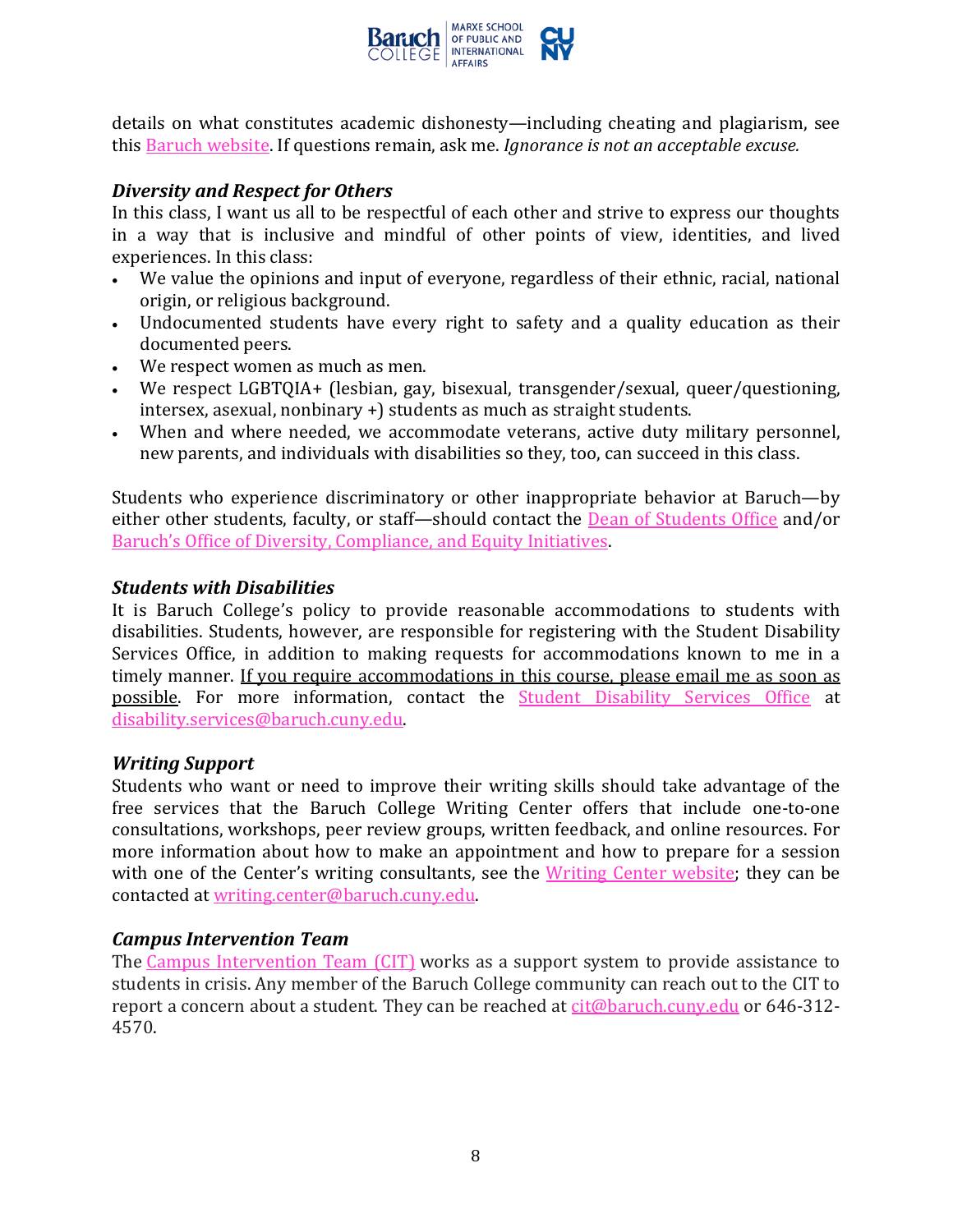

#### *Marxe Advisement*

A full range of academic advisement services are provided to Marxe students to ensure the successful completion of their degree programs. Visit their [website](https://marxe.baruch.cuny.edu/academics/marxe-advisement/) or email them at [mspia.bspa@baruch.cuny.edu.](mailto:mspia.bspa@baruch.cuny.edu)

## **Course Schedule**

| TH 8/26      | <b>Course Introduction</b><br>Read the syllabus front to back; check out Blackboard.                                                                                                                                                                                                                                                                                                                                                                                                                                                                                                                                                                                                                                                                                                                           |
|--------------|----------------------------------------------------------------------------------------------------------------------------------------------------------------------------------------------------------------------------------------------------------------------------------------------------------------------------------------------------------------------------------------------------------------------------------------------------------------------------------------------------------------------------------------------------------------------------------------------------------------------------------------------------------------------------------------------------------------------------------------------------------------------------------------------------------------|
| 2<br>TU 8/31 | The Federal Government, States, & Immigration<br>Romero, Victor C. 2008. "Who Should Manage Immigration—Congress or<br>the States? An Introduction to Constitutional Immigration Law." Pp. 286-<br>300 in Immigrant Rights in the Shadows of Citizenship. Rachel Ida Buff,<br>editor. New York: New York University Press.<br>Newton, Lina, and Brian E. Adams. 2009. "State Immigration Policies:<br>$\bullet$<br>Innovation, Cooperation, or Conflict?" Publius: The Journal of Federalism<br>39(3): 408-431.<br>Cohn, D'Vera. 2015. How U.S. Immigration Laws and Rules Have Changed<br>$\bullet$<br><b>Through History.</b> Washington, D.C.: Pew Research Center.<br>The Racist History of US Immigration Policy (video, 2016)<br>$\bullet$<br>Illegal America: Arizona's Immigration Fight (video, 2010) |

| 3      | <b>U.S. Cities &amp; Immigration</b>                                                                                                                                                                                                                                                                                                                        |
|--------|-------------------------------------------------------------------------------------------------------------------------------------------------------------------------------------------------------------------------------------------------------------------------------------------------------------------------------------------------------------|
| TH 9/2 | Walker, Kyle E., and Helga Leitner. 2013. "The Variegated Landscape of<br>Local Immigration Policies in the United States." Urban Geography 32(2):<br>156-178.                                                                                                                                                                                              |
|        | de Graauw, Els. 2017. "Filling the Federal Policy Void: State and Local<br>Responses to Undocumented Immigration in the United States." Pp. 265-<br>290 in Twenty-First-Century Immigration to North America: Newcomers in<br>Turbulent Times. Victoria M. Esses and Donald E. Abelson, editors.<br>Montreal and Kingston: McGill-Queen's University Press. |
|        | A Local Immigration Crackdown (video, 2008)                                                                                                                                                                                                                                                                                                                 |

TU 9/7 *No classes scheduled – In observance of Rosh Hashanah*

| 4      | <b>Sanctuary Cities &amp; Welcoming Cities</b>                                                                                                                                                                              |
|--------|-----------------------------------------------------------------------------------------------------------------------------------------------------------------------------------------------------------------------------|
| TH 9/9 | Delgado, Melvin. 2018. "Case Illustrations: Boston, Los Angeles, and San<br>Francisco." Pp. 161-179 in Sanctuary Cities, Communities, and<br>Organizations: A Nation at a Crossroads. New York: Oxford University<br>Press. |
|        | Huang, Xi, and Cathy Yang Liu. 2016. "Welcoming Cities: Immigration                                                                                                                                                         |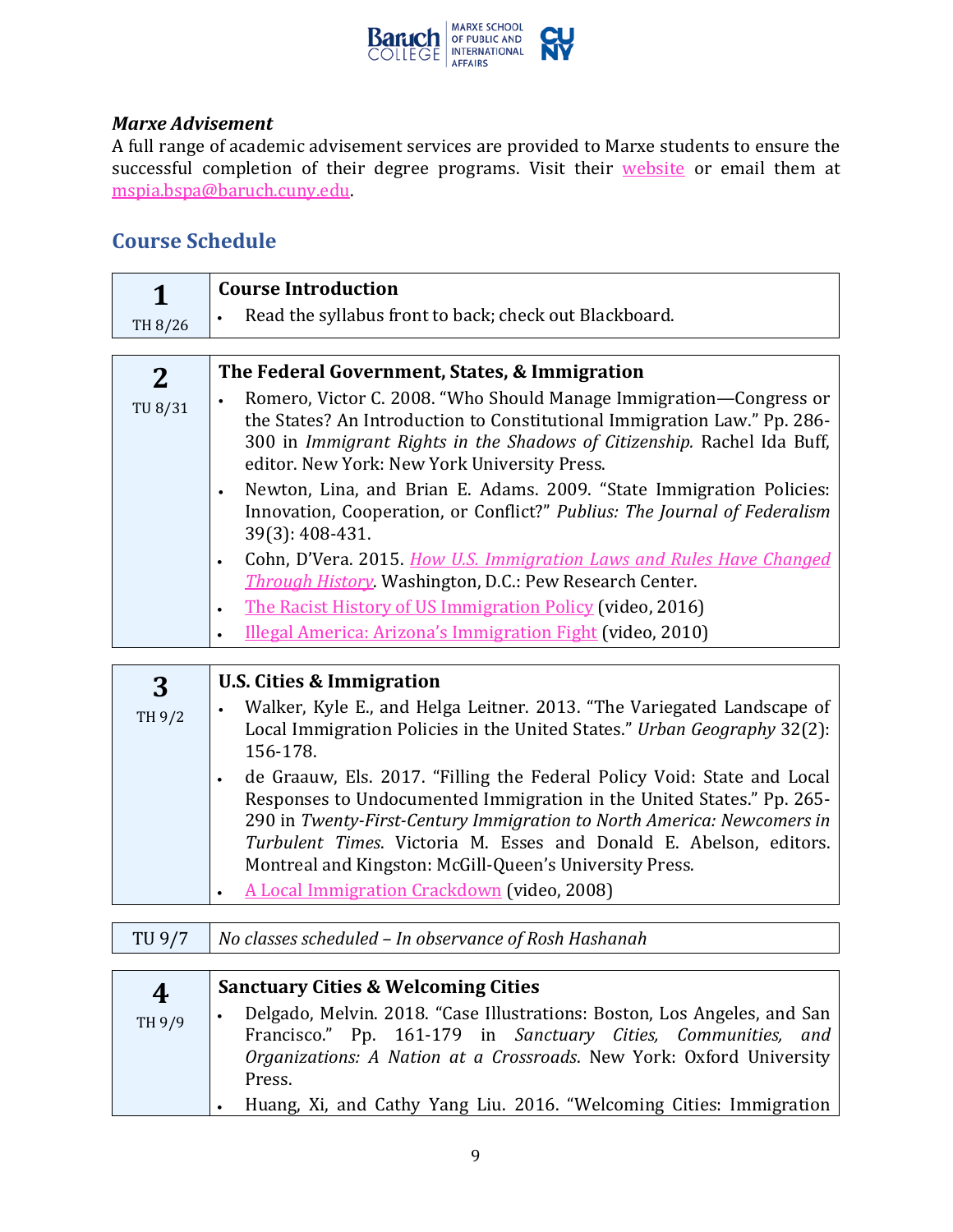

| Policy at the Local Government Level." Urban Affairs Review 54(1): 3-32. |
|--------------------------------------------------------------------------|
| • What Are Sanctuary Cities? (podcast, 2018)                             |
| San Francisco as a Sanctuary City: A Story of Blame, Tragedy, and Debate |
| (podcast, 2017)                                                          |

| 5       | Memo #1: Expectations & Brainstorming                                                                           |
|---------|-----------------------------------------------------------------------------------------------------------------|
| TU 9/14 | • I will discuss what you need to do in your memo #1 and answer<br>questions you may have about the assignment. |
|         | We will brainstorm collectively to generate ideas for how you can get<br>started on this assignment.            |

|  | TH $9/16$ No classes scheduled – In observance of Yom Kippur |
|--|--------------------------------------------------------------|
|--|--------------------------------------------------------------|

| 6       | <b>Ambivalent Cities &amp; Anti-Immigrant Suburbs</b>                                                                                                                                                                                                                                                                                                                                                                             |
|---------|-----------------------------------------------------------------------------------------------------------------------------------------------------------------------------------------------------------------------------------------------------------------------------------------------------------------------------------------------------------------------------------------------------------------------------------|
| TU 9/21 | Jones-Correa, Michael. 2016. "The Kindness of Strangers': Ambivalent<br>Reception in Charlotte, North Carolina." Pp. 163-188 in Unsettled<br>Americans: Metropolitan Context and Civic Leadership for Immigrant<br><i>Integration</i> . John Mollenkopf and Manuel Pastor, editors. Ithaca: Cornell<br><b>University Press.</b>                                                                                                   |
|         | Esbenshade, Jill, Benjamin Wright, Paul Cortopassi, Arthur Reed, and<br>Jerry Flores. 2010. "The 'Law-and-Order' Foundation of Local<br>Ordinances: A Four-Locale Study of Hazleton, PA, Escondido, CA, Farmers<br>Branch, TX, and Prince William County, VA." Pp. 255-274 in Taking Local<br>Control: Immigration Policy Activism in U.S. Cities and States. Monica W.<br>Varsanyi, editor. Stanford: Stanford University Press. |
|         | Denvir, Daniel. 2012. "The Paradox of Mexicantown: Detroit's<br>Uncomfortable Relationship with the Immigrants It Desperately Needs."<br>Citylab.                                                                                                                                                                                                                                                                                 |
|         | Return to Hazleton, PA (video, 2017)<br>$\bullet$<br>City of Farmers Branch, TX, Repeals "English Only" Ordinance (video,<br>2017)                                                                                                                                                                                                                                                                                                |

| 7       | <b>Memo #1: Class Discussion of Findings</b>                                                                                                                               |
|---------|----------------------------------------------------------------------------------------------------------------------------------------------------------------------------|
| TH 9/23 | During class, we will take a closer look at the memos #1 of several<br>students so that we can learn from them and apply lessons learned to<br>possible memo #1 revisions. |
|         | DUE via Blackboard, by 9am EST: memo #1                                                                                                                                    |

| 8       | <b>Memo #2: Expectations &amp; Brainstorming</b>                |
|---------|-----------------------------------------------------------------|
| TU 9/28 | . I will discuss what you need to do in your memo #2 and answer |
|         | questions you may have about the assignment.                    |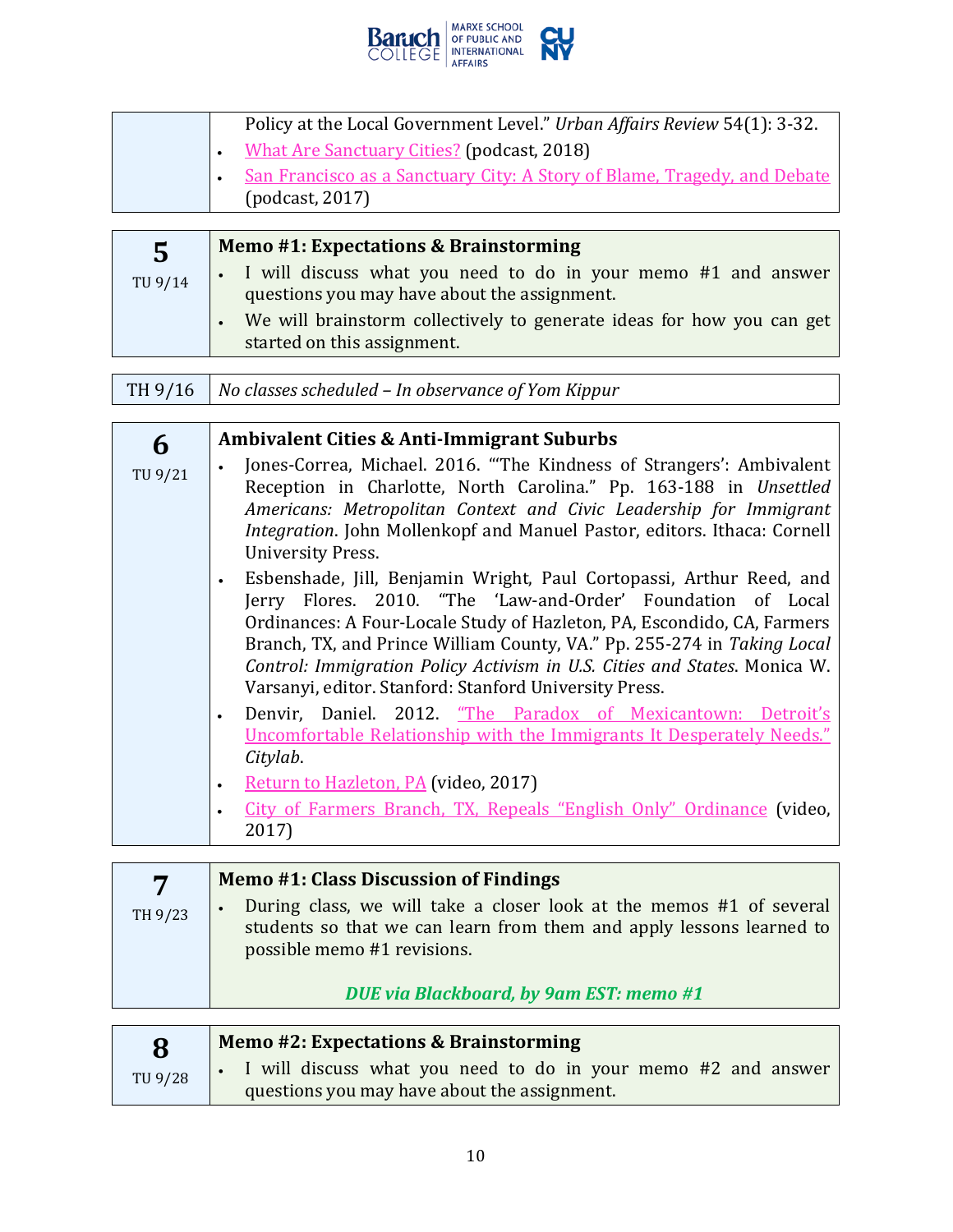

| We will brainstorm collectively to generate ideas for how you can get<br>started on this assignment.<br>DUE via Blackboard, by 11:59pm EST: memo #1 REVISED |
|-------------------------------------------------------------------------------------------------------------------------------------------------------------|
|                                                                                                                                                             |
|                                                                                                                                                             |

| 9       | <b>New American City Leaders</b>                                                                                                                                                                                                               |  |  |  |  |  |  |  |  |  |
|---------|------------------------------------------------------------------------------------------------------------------------------------------------------------------------------------------------------------------------------------------------|--|--|--|--|--|--|--|--|--|
| TH 9/30 | New American Leaders Project. 2016. States of Inclusion: New American<br>Journeys to Elected Office. New York: New American Leaders Project.                                                                                                   |  |  |  |  |  |  |  |  |  |
|         | Philips, Christian D. 2020. "She Came Out of Nowhere:" Latina and Latino<br>Candidate Emergence in Los Angeles County. California Immigration<br>Initiative Research Brief. UC San Diego Center for Comparative<br><b>Immigration Studies.</b> |  |  |  |  |  |  |  |  |  |
|         | de Graauw, Els. 2021. "City Government Activists and the Rights of<br>Undocumented Immigrants: Fostering Urban Citizenship within the<br>Confines of US Federalism." Antipode 53(2): 379-398.                                                  |  |  |  |  |  |  |  |  |  |
|         | Mexican Studies Oral History Project: Carlos Menchaca, NYC City Council<br>Member (video, 2019)                                                                                                                                                |  |  |  |  |  |  |  |  |  |
|         | Raquel Castañeda-López, Detroit City Council Member (video, 2016)                                                                                                                                                                              |  |  |  |  |  |  |  |  |  |

| <b>10</b> | Mayors, City Bureaucracies, & City Immigrant Affairs Offices                                                                                                                                                                                                                                                                               |
|-----------|--------------------------------------------------------------------------------------------------------------------------------------------------------------------------------------------------------------------------------------------------------------------------------------------------------------------------------------------|
| TU 10/5   | Lucio, Joanna D. 2013. "Public Administrators and Noncitizens."<br>Administration & Society 48(7): 831-850.                                                                                                                                                                                                                                |
|           | de Graauw, Els. 2018. "City Immigrant Affairs Offices in the United States:<br>Taking Local Control of Immigrant Integration." Pp. 168-181 in The<br>Routledge Handbook of the Governance of Migration and Diversity in Cities.<br>Tiziana Caponio, Peter Scholten, and Ricard Zapata-Barrero, editors.<br>London and New York: Routledge. |
|           | <b>Queens County DA's Office of Immigrant Affairs (video, 2016)</b>                                                                                                                                                                                                                                                                        |

| 11      | <b>Memo #2: Class Discussion of Findings</b>                                                                                                                               |
|---------|----------------------------------------------------------------------------------------------------------------------------------------------------------------------------|
| TH 10/7 | During class, we will take a closer look at the memos #2 of several<br>students so that we can learn from them and apply lessons learned to<br>possible memo #2 revisions. |
|         | DUE via Blackboard, by 9am EST: memo #2                                                                                                                                    |

| 12       | Memo #3: Expectations & Brainstorming                                                                           |
|----------|-----------------------------------------------------------------------------------------------------------------|
| TU 10/12 | • I will discuss what you need to do in your memo #3 and answer<br>questions you may have about the assignment. |
|          | We will brainstorm collectively to generate ideas for how you can get<br>started on this assignment.            |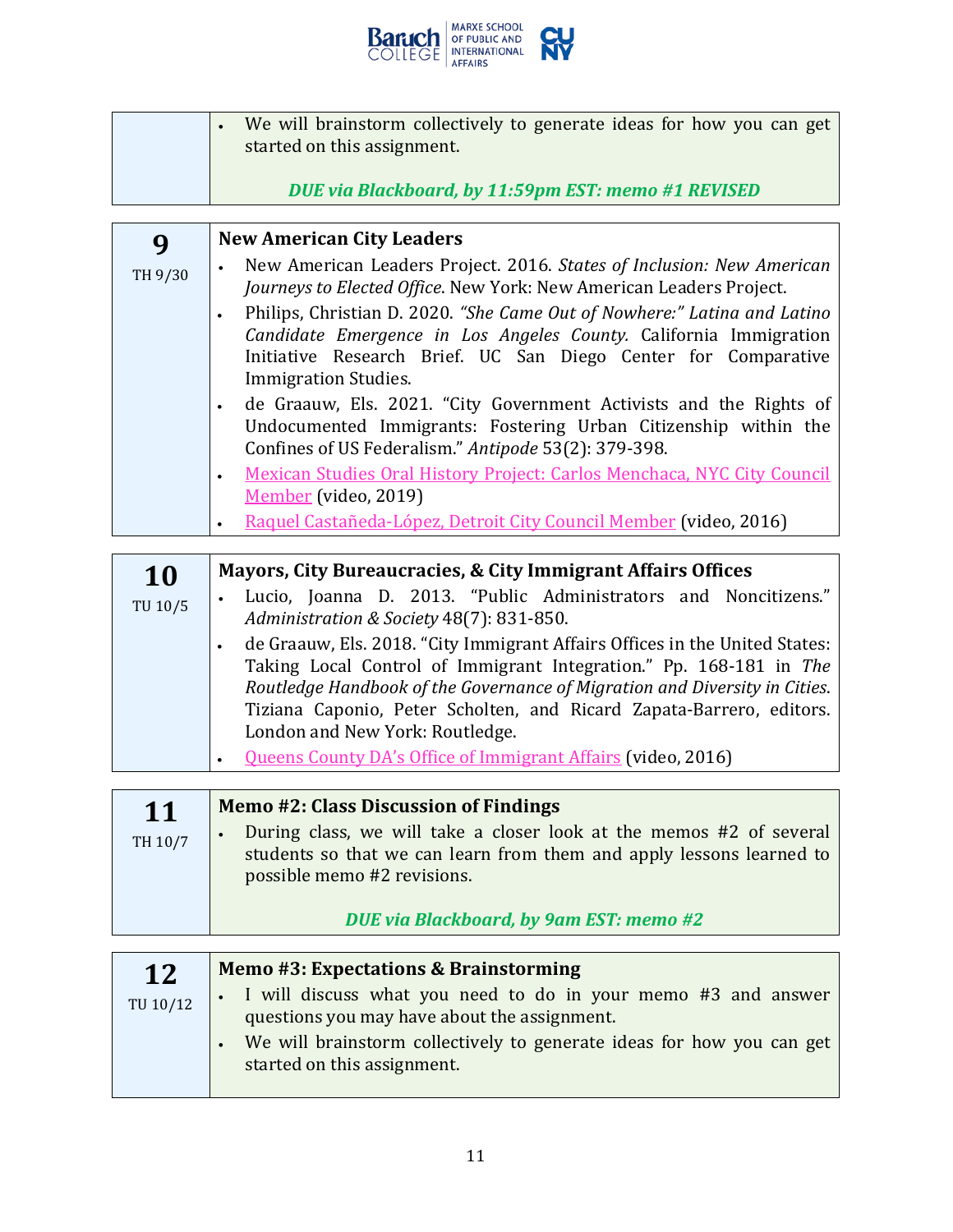

|                | DUE via Blackboard, by 11:59pm EST: memo #2 REVISED                                                                                                                                                                                                                                                                                                                                                                                                                                                                                                                                                                                                                                          |
|----------------|----------------------------------------------------------------------------------------------------------------------------------------------------------------------------------------------------------------------------------------------------------------------------------------------------------------------------------------------------------------------------------------------------------------------------------------------------------------------------------------------------------------------------------------------------------------------------------------------------------------------------------------------------------------------------------------------|
|                |                                                                                                                                                                                                                                                                                                                                                                                                                                                                                                                                                                                                                                                                                              |
| 13<br>TH 10/14 | <b>The Police</b><br>Armenta, Amada, and Isabela Alvarez. 2017. "Policing Immigrants or<br>Policing Immigration? Understanding Local Law<br>Enforcement<br>Participation in Immigration Control." Sociology Compass 11(2): e12453.<br>Williams, Linda M. 2015. "Beyond Enforcement: Welcomeness, Local Law<br>$\bullet$<br>Enforcement, and Immigrants." Public Administration Review 75(3): 433-<br>442.<br>Police Chief: It's Not Our Job to Enforce Immigration (video, 2017)<br>$\bullet$<br>What Policing Is Like in a Sanctuary City (video, 2018)<br>$\bullet$                                                                                                                        |
|                |                                                                                                                                                                                                                                                                                                                                                                                                                                                                                                                                                                                                                                                                                              |
| 14<br>TU 10/19 | <b>Nonprofit Organizations &amp; Labor Unions</b><br>de Graauw, Els. 2016. "Nonprofit Organizations as Immigrant Rights<br>Advocates." Pp. 24-56 in Making Immigrant Rights Real: Nonprofits and<br>the Politics of Integration in San Francisco. Ithaca: Cornell University<br>Press.<br>Gleeson, Shannon. 2013. "Shifting Agendas, Evolving Coalitions:<br>$\bullet$<br>Advocating for Immigrant Workers in Houston." WorkingUSA: Journal of<br>Labor and Society 16(2): 207-226.<br>Mexican Studies Oral History Project: Lorena Kourousias/Mixteca<br>$\bullet$<br>Organization (video, 2020)<br>Ending Wage Theft and Immigrant Exploitation in Las Vegas (video,<br>$\bullet$<br>2021) |
|                |                                                                                                                                                                                                                                                                                                                                                                                                                                                                                                                                                                                                                                                                                              |
| 15             | <b>Memo #3: Class Discussion of Findings</b><br><b>Contract the Contract of the Contract of Contract Contract of Contract Contract Contract On the Contract On T</b>                                                                                                                                                                                                                                                                                                                                                                                                                                                                                                                         |

*DUE via Blackboard, by 9am EST: memo #3*

| <b>16</b> | <b>Paper Proposal: Expectations &amp; Brainstorming</b>                                                                                                                                                                                                                                                                                                                  |
|-----------|--------------------------------------------------------------------------------------------------------------------------------------------------------------------------------------------------------------------------------------------------------------------------------------------------------------------------------------------------------------------------|
| TU 10/26  | I will discuss what you need to do in your paper proposal and answer<br>questions you may have about the assignment.                                                                                                                                                                                                                                                     |
|           | We will brainstorm collectively to generate ideas for how you can go<br>about this assignment.                                                                                                                                                                                                                                                                           |
|           | DUE via Blackboard, by 11:59pm EST: memo #3 REVISED                                                                                                                                                                                                                                                                                                                      |
| 17        | <b>Immigrant Activism &amp; Immigrant Rights Movement</b><br>$\mathbf{v}$ , $\mathbf{v}$ , $\mathbf{v}$ , $\mathbf{v}$ , $\mathbf{v}$ , $\mathbf{v}$ , $\mathbf{v}$ , $\mathbf{v}$ , $\mathbf{v}$ , $\mathbf{v}$ , $\mathbf{v}$ , $\mathbf{v}$ , $\mathbf{v}$ , $\mathbf{v}$ , $\mathbf{v}$ , $\mathbf{v}$ , $\mathbf{v}$ , $\mathbf{v}$ , $\mathbf{v}$ , $\mathbf{v}$ , |

| TH 10/28 |  |  | Nicholls, Walter J. 2019. "Resisting Ethnonationalism, One Town at a |  |  |
|----------|--|--|----------------------------------------------------------------------|--|--|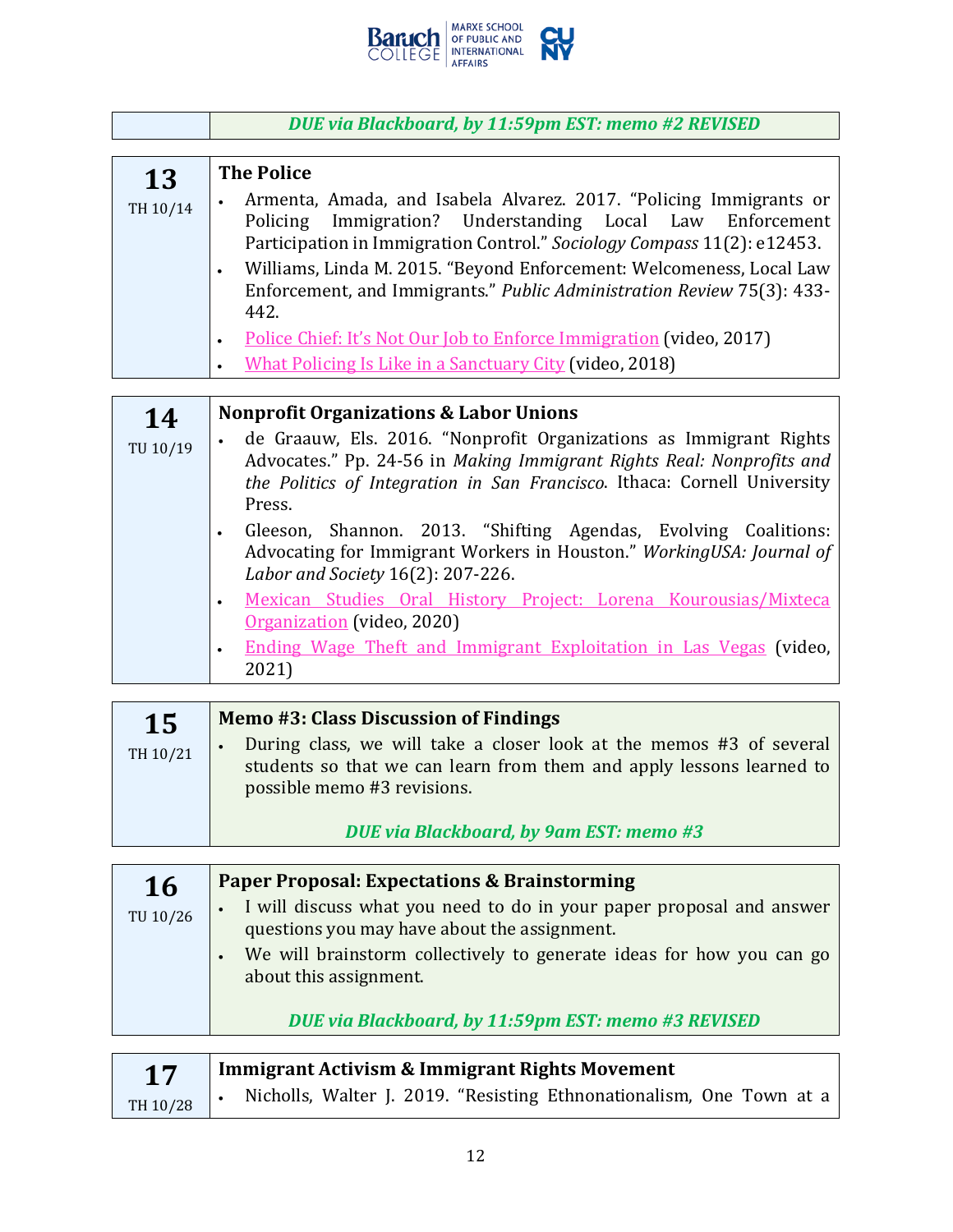

|         | Time." Pp. 55-84 in The Immigrant Rights Movement: The Battle over                                               |  |  |  |  |  |  |  |  |  |  |  |
|---------|------------------------------------------------------------------------------------------------------------------|--|--|--|--|--|--|--|--|--|--|--|
|         | National Citizenship. Stanford: Stanford University Press.                                                       |  |  |  |  |  |  |  |  |  |  |  |
|         | Sweet, Elizabeth. 2015. "Latina Kitchen Table Planning<br>Saving                                                 |  |  |  |  |  |  |  |  |  |  |  |
|         | Communities: Intersectionality and Insurgencies in an Anti-Immigrant<br>City." Local Environment 20(6): 728-743. |  |  |  |  |  |  |  |  |  |  |  |
|         |                                                                                                                  |  |  |  |  |  |  |  |  |  |  |  |
|         | #ActivistNY: Angy Rivera's Story (video, 2016)<br>٠                                                              |  |  |  |  |  |  |  |  |  |  |  |
|         | Cristina Jiménez and United We Dream (video, 2020)                                                               |  |  |  |  |  |  |  |  |  |  |  |
|         | Ricardo Aca: Meet the Undocumented Immigrant Who Works in a Trump                                                |  |  |  |  |  |  |  |  |  |  |  |
|         | $\underline{Hotel}$ (video, 2015)                                                                                |  |  |  |  |  |  |  |  |  |  |  |
|         |                                                                                                                  |  |  |  |  |  |  |  |  |  |  |  |
|         |                                                                                                                  |  |  |  |  |  |  |  |  |  |  |  |
| 18      | Language Access                                                                                                  |  |  |  |  |  |  |  |  |  |  |  |
|         | Youdelman, Mara K. 2008. "The Medical Tongue: U.S. Laws and Policies                                             |  |  |  |  |  |  |  |  |  |  |  |
| TU 11/2 | on Language Access." Health Affairs 27(2): 424-433.                                                              |  |  |  |  |  |  |  |  |  |  |  |

- de Graauw, Els. 2015. "Polyglot Bureaucracies: Nonprofit Advocacy to Create Inclusive City Governments." *Journal of Immigrant and Refugee Studies* 13(2): 156-178.
	- Translating Health Care (video, 2009)
- Language Barriers in Education (video, 2014)

| 19      | <b>Class Discussion of Paper Proposals</b>                                                                                                                                                                                                                                                                             |
|---------|------------------------------------------------------------------------------------------------------------------------------------------------------------------------------------------------------------------------------------------------------------------------------------------------------------------------|
| TH 11/4 | During class, we will take a closer look at the proposals of several<br>students so that we can learn from them and apply lessons learned to<br>possible paper proposal revisions.<br>. I will also discuss what you need to do in your paper outline and answer<br>questions you may have about that next assignment. |
|         | <b>DUE via Blackboard, by 9am EST: paper proposal</b>                                                                                                                                                                                                                                                                  |

| 20      | <b>Access to Health Care</b>                                                                                                                                                                                                                                              |
|---------|---------------------------------------------------------------------------------------------------------------------------------------------------------------------------------------------------------------------------------------------------------------------------|
| TU 11/9 | Marrow, Helen. 2012. "The Power of Local Autonomy: Expanding Health<br>$\bullet$<br>Care to Unauthorized Immigrants in San Francisco." Ethnic and Racial<br>Studies 35(1): 72-87.                                                                                         |
|         | Armenta, Amada, and Heidy Sarabia. 2020. "Receptionists, Doctors, and<br>$\bullet$<br>Social Workers: Examining Undocumented Immigrant Women's<br>Perceptions of Health Services." Social Science & Medicine 246.<br><b>NYC Care Explainer</b> (video, 2020)<br>$\bullet$ |
|         | <b>NYC Care Works with Community Based Organizations (video, 2021)</b><br>$\bullet$                                                                                                                                                                                       |
|         | DUE via Blackboard, by 11:59pm EST: paper proposal REVISED                                                                                                                                                                                                                |
|         | <b>Immigrant Labor Issues</b>                                                                                                                                                                                                                                             |

| 21 | <b>Immigrant Labor Issues</b> |  |  |  |  |  |  |  |  |                                                                   |  |
|----|-------------------------------|--|--|--|--|--|--|--|--|-------------------------------------------------------------------|--|
|    |                               |  |  |  |  |  |  |  |  | Nicholls, Walter J. 2020. "The Dark Side of Immigrant Integration |  |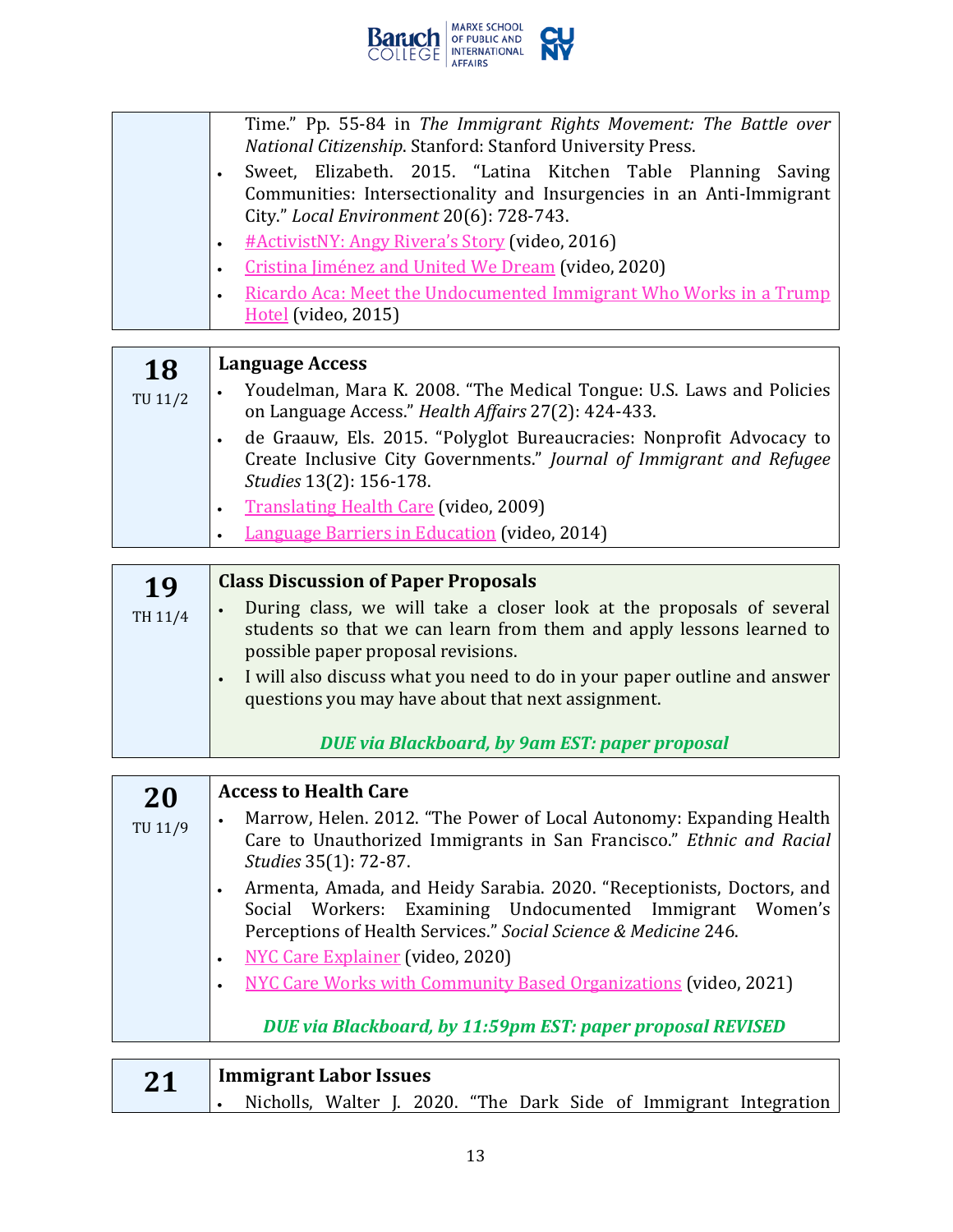

| TH 11/11 | Policies: Day Laborers in the United States." Social Problems 67(3): 437-<br>451.<br>Rosales, Rocío. 2013. "Survival, Economic Mobility, and Community |
|----------|--------------------------------------------------------------------------------------------------------------------------------------------------------|
|          | Among Los Angeles Fruit Vendors." Journal of Ethnic and Migration<br>Studies 39(5): 697-717.                                                           |
|          | Paraíso: Immigrant Window Cleaners at Work in Chicago (video, 2013)                                                                                    |
|          | Undocumented and Unpaid, Until Now: Houston Day Laborers Fight<br><b>Wage Theft after Hurricane Harvey (video, 2018)</b>                               |
|          |                                                                                                                                                        |
|          |                                                                                                                                                        |

| 22       | <b>Municipal ID Cards</b>                                                                                                                                                                                     |
|----------|---------------------------------------------------------------------------------------------------------------------------------------------------------------------------------------------------------------|
| TU 11/16 | de Graauw, Els. 2014. "Municipal ID Cards for Undocumented<br>$\bullet$<br>Immigrants: Local Bureaucratic Membership in a Federal System."<br>Politics & Society 42(3): 309-330.                              |
|          | Daley, Tamara C., Laurel Lunn, Jennifer Hamilton, Artis Bergman, and<br>Donna Tapper. 2016. A Tool of Empowerment: A Mixed-Methods<br>Evaluation of the New York Municipal ID Program. New York City: Westat. |
|          | <b>Municipal ID Cards (video, 2015)</b><br>Detroit to Issue Municipal IDs (video, 2018)                                                                                                                       |

| 23       | <b>Documentary &amp; Discussion</b>                     |
|----------|---------------------------------------------------------|
| TH 11/18 | America First: The Legacy of an Immigration Raid (2018) |
|          | DUE via Blackboard, by 11:59pm EST: paper outline       |

| 24       | <b>Immigration Raids &amp; Immigrant Detention</b>                                                                                                                                                                                                                       |
|----------|--------------------------------------------------------------------------------------------------------------------------------------------------------------------------------------------------------------------------------------------------------------------------|
| TU 11/23 | Lopez, William D. 2019. "The Last Night He Ever Nursed," "Se Rompe la<br>Comunidad," and "I Hate to See Them Die Unnecessarily." Pp. 73-150 in<br>Separated: Family and Community in the Aftermath of an Immigration<br>Raid. Baltimore: Johns Hopkins University Press. |
|          | Deportation Nation (video, 2018)<br>Inside a Sanctuary City's ICE Raid Hotline (video, 2018)                                                                                                                                                                             |

| TH 11/25   No classes scheduled – In observance of Thanksgiving |
|-----------------------------------------------------------------|
|                                                                 |

F

| 25       | Noncitizen Voting & Immigrant Civic Engagement                                                                                                                        |
|----------|-----------------------------------------------------------------------------------------------------------------------------------------------------------------------|
| TU 11/30 | Hayduk, Ron. 2004. "Democracy for All: Restoring Immigrant Voting<br>Rights in the U.S." New Political Science 26(4): 499-523.                                        |
|          | Hayduk, Ron, Kristen Hackett, and Diana T. Folla. 2017. "Immigrant<br>Engagement in Participatory Budgeting in New York City." New Political<br>Science 39(1): 76-94. |
|          | Should Non-U.S. Citizens Be Allowed to Vote in Local Elections? (podcast,<br>2018)                                                                                    |